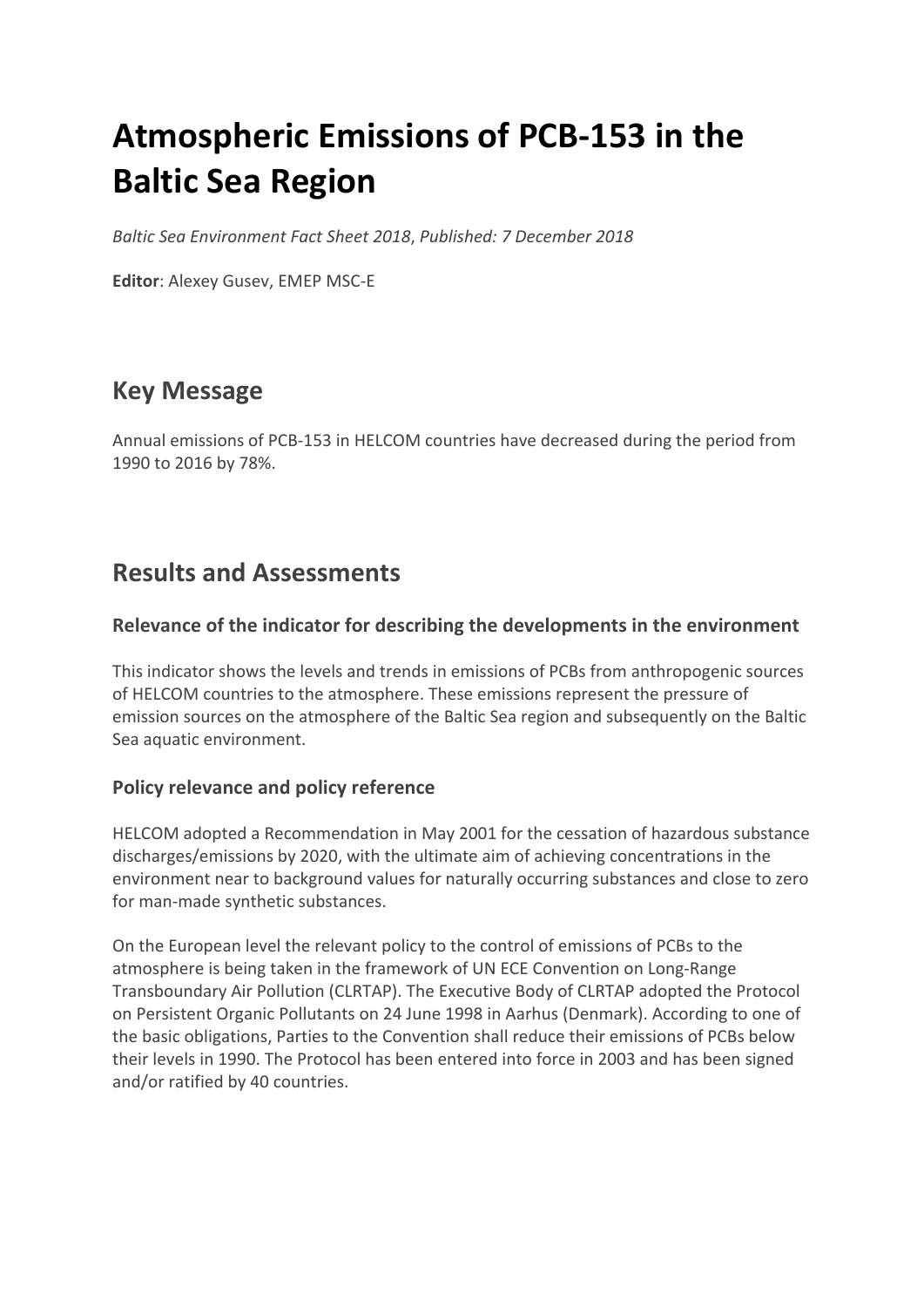### **Assessment**

According to officially reported data and available expert estimates annual emissions of PCB-153 in HELCOM countries have decreased during the period from 1990 to 2016 by 78% (Figure 1). The most significant drop of PCB-153 emissions (see Figure 2) can be noted for Latvia (95%), Germany (87%), and Russia (85%), while the lowest decline took place in Poland (17%). At the same time, increase of PCB-153 emissions since 1990 was estimated for Sweden and Finland by 3% and 11%, respectively.

In 2016 total annual PCB-153 emissions of HELCOM countries amounted to 0.6 t. Among the HELCOM countries the largest contributions to total annual PCB-153 emission of HELCOM countries belong to Germany (34%), Poland (23%), and Russia (18%).

Maps with time-series of annual total PCB-153 emissions of HELCOM countries are shown in Figure 2. The diagrams on the map also show the fractions of emissions deposited to the Baltic Sea. The highest fractions were characteristic of Denmark, Sweden, and Estonia (about 12%), while the lowest one of the Russian Federation (about 0.4%).



**Figure 1**. Total annual emissions of PCB-153 to air from HELCOM countries in period 1990- 2016 (% of 1990).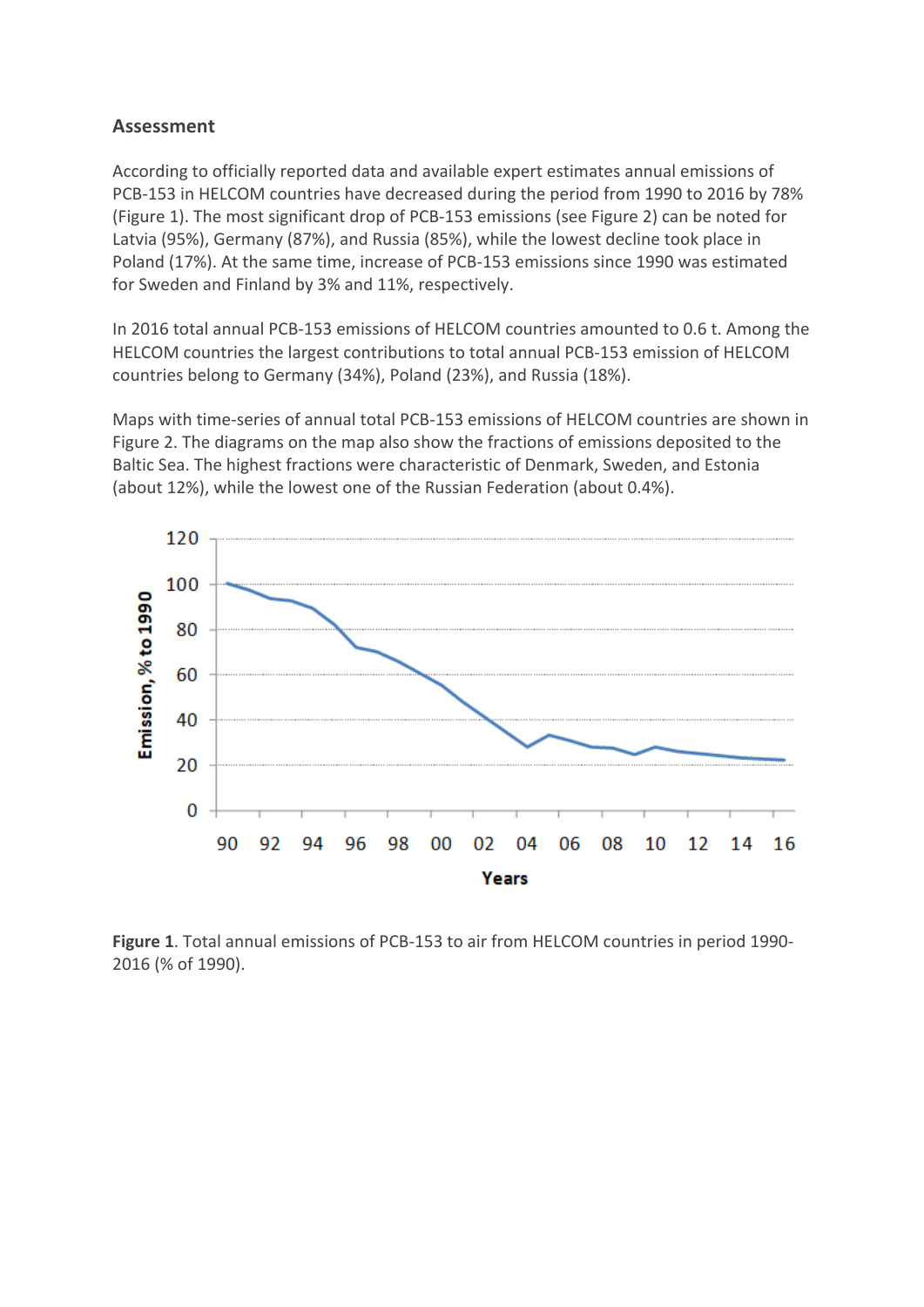

**Figure 2**. Map of **PCB-153** emissions of HELCOM Contracting Parties (CP) to air as totals in tonnes/year for the period 1990-2016. Red sections of the bars identify the fraction of emission deposited to the Baltic Sea. *(The emission data of the CP refer to the total area of the CP except for Russian Federation, for which emissions from the territory of Russian Federation within the EMEP domain is used).* **Note:** different scales have been used for different countries!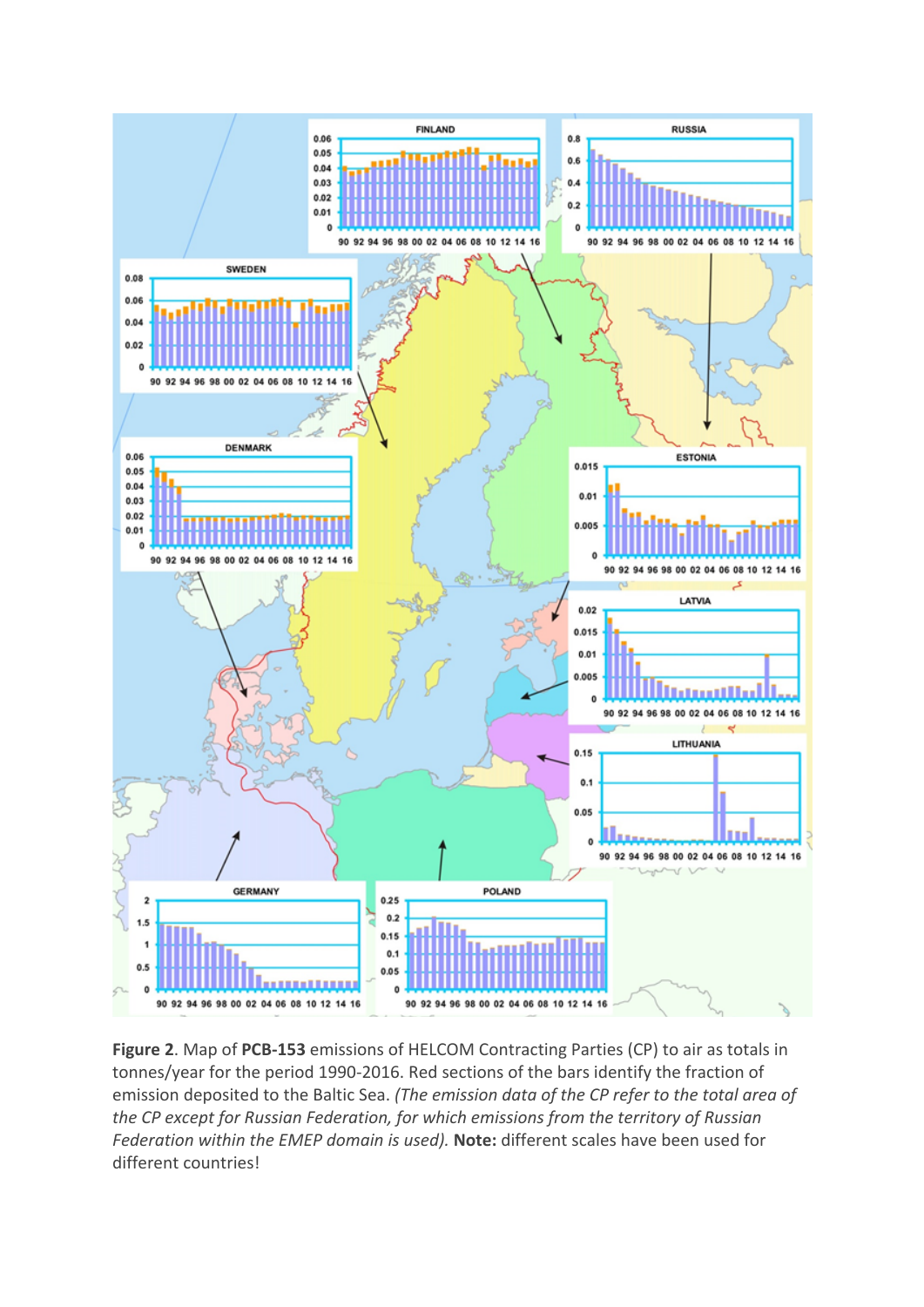# **Data**

Numerical data on PCB-153 anthropogenic emissions of HELCOM countries are given in the following table via this MS EXcel file:

**Table 1**.Total annual PCB-153 emissions from anthropogenic sources of HELCOM countries in period from 1990 to 2016.

# **Metadata**

# **Technical information**

1. Source:

EMEP/MSC-E, EMEP/CEIP;

PCB emission inventory [Breivik et al., 2007]

(https://www.nilu.no/projects/globalpcb/globalpcb2.htm).

2. Description of data:

Assessment of global scale transport and fate of PCBs was made on the basis of the inventory of global PCB emissions [Breivik et al., 2007] and emissions officially reported by the EMEP countries. The inventory of Breivik et al. [2007] provided consistent set of historical and future emissions of 22 individual PCB congeners from 1930 up to 2100. It included three scenarios of emissions, namely, minimum, average, and maximum, which represented the range of emission variations. Global inventory of PCB emissions developed by Breivik et al. [2007] is available in the internet at the web site https://www.nilu.no/projects/globalpcb/globalpcb2.htm.

For the evaluation of pollution levels maximum scenario of emissions was chosen since it permitted to obtain modelling results with more reasonable agreement with measurements comparing to average and minimum scenarios. Model simulations for the period 1990 and 2016 were carried out for indicator congener PCB-153. The spatial distribution of PCB-153 emissions within the EMEP region was prepared using gridded PCB emissions officially submitted by 20 EMEP countries, including HELCOM countries except Denmark and Russia, and the emission expert estimates worked out by TNO [Denier van der Gon et al., 2005]. Temporal variation of emissions was derived from the officially reported PCB emissions.

3. Geographical coverage:

EMEP region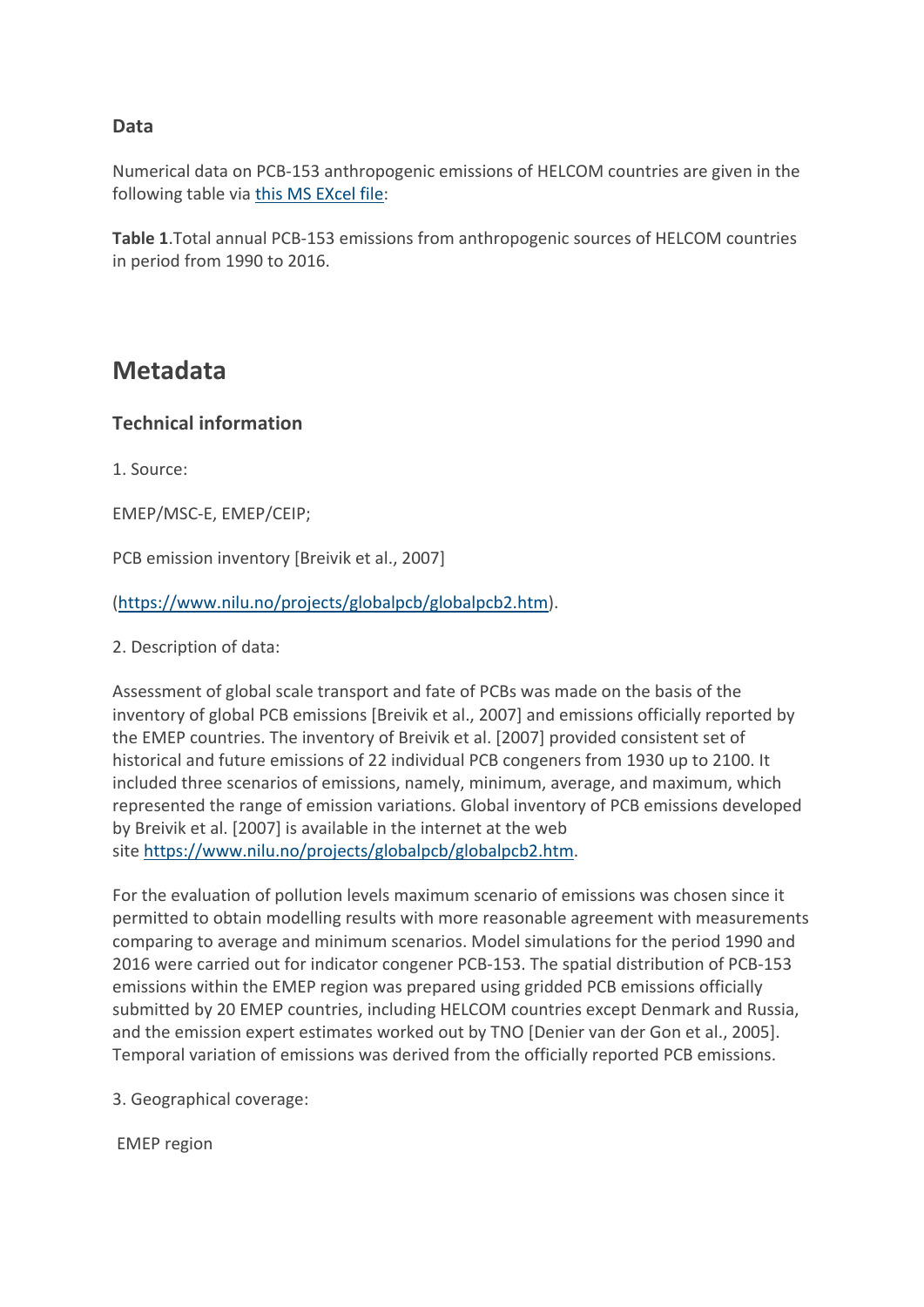#### 4. Temporal coverage:

1990-2016

5. Methodology and frequency of data collection:

 The methodology applied to elaborate global inventory of PCB emission is described in [Breivik et al., 2007]

National data on PCB emissions are annually submitted by countries Parties to CLRTAP Convention to the UN ECE Secretariat. The methodology is based on combination of emission measurements and estimation of emission on the basis of activity data and emission factors. Submitted data are processed using quality assurance and quality control procedure and stored in the UN ECE/EMEP emission database at EMEP/CEIP Centre. Currently, national PCB emissions are reported by countries as total emissions without speciation for individual congeners. Thus, to evaluate transport and fate of particular PCB congeners, available expert estimates complemented by officially reported data are applied.

# **Quality information**

6. Strength and weakness:

Strength: gridded information on PCB emissions

Weakness: gaps in time series of national emissions, uncertainties in national emissions, lack of gridded emissions, and information on congener composition of emissions

### 7. Uncertainty:

Among the HELCOM countries the level of uncertainties of official data on PCB emissions were reported by Denmark, Estonia, Finland and Latvia. From the EMEP countries the information on uncertainties of officially reported PCB emissions is available for Belarus, Belgium, Croatia, Cyprus, France, Switzerland and the United Kingdom. The uncertainty of reported data on PCB-153 emissions expressed as percentage relative to mean value of emission is as follows:

| Denmark: | 734%         |
|----------|--------------|
| Estonia: | 103%         |
| Finland: | -64% to 102% |
| Latvia:  | 27%          |
| Belarus: | 261%         |
| Belgium: | 302%         |